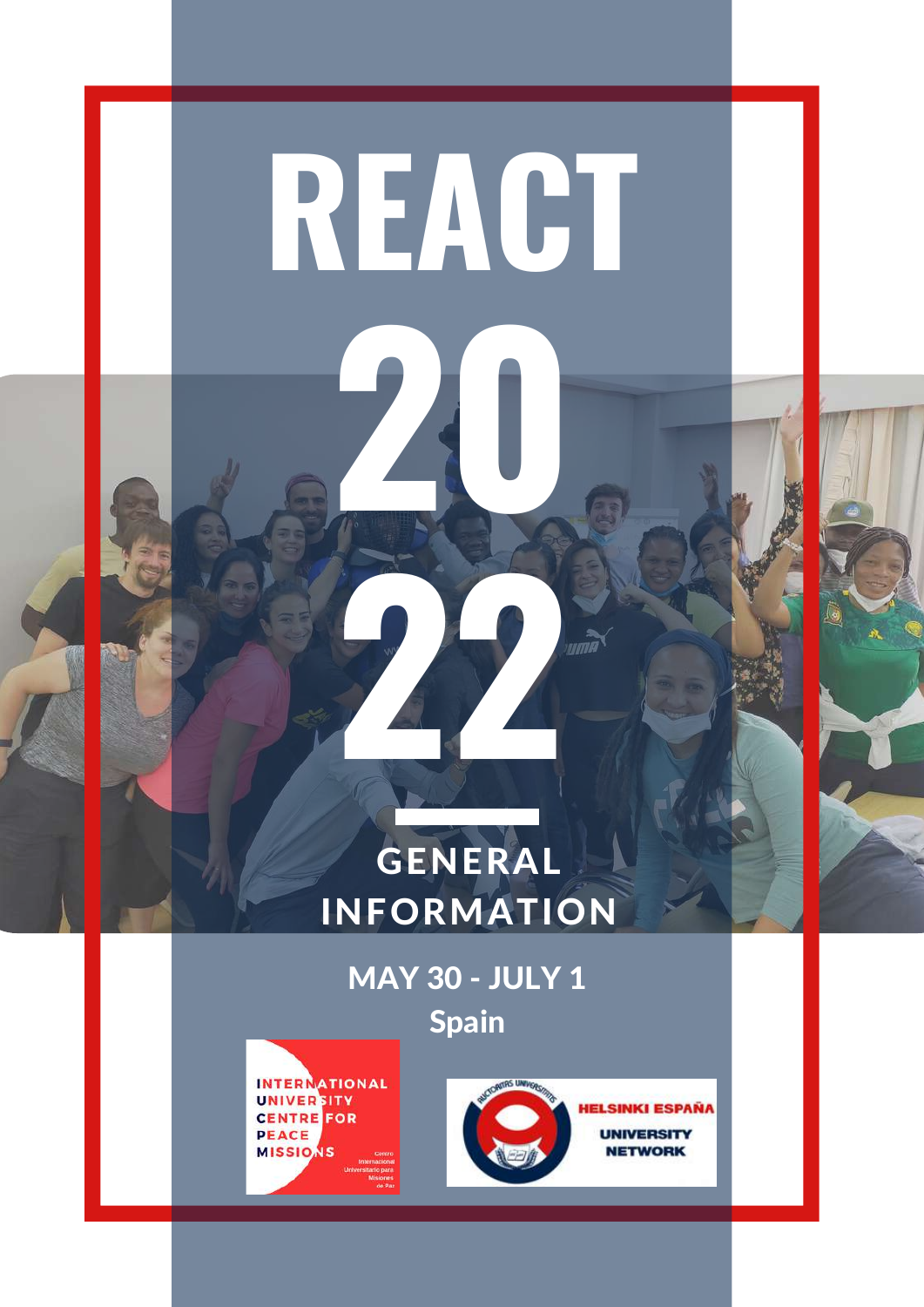

# **R E**

XPERT

APID



**C OOPERATION** 

### EAMS

**T**

FOR CONFLICT PREVENTION, CRISIS MANAGEMENT AND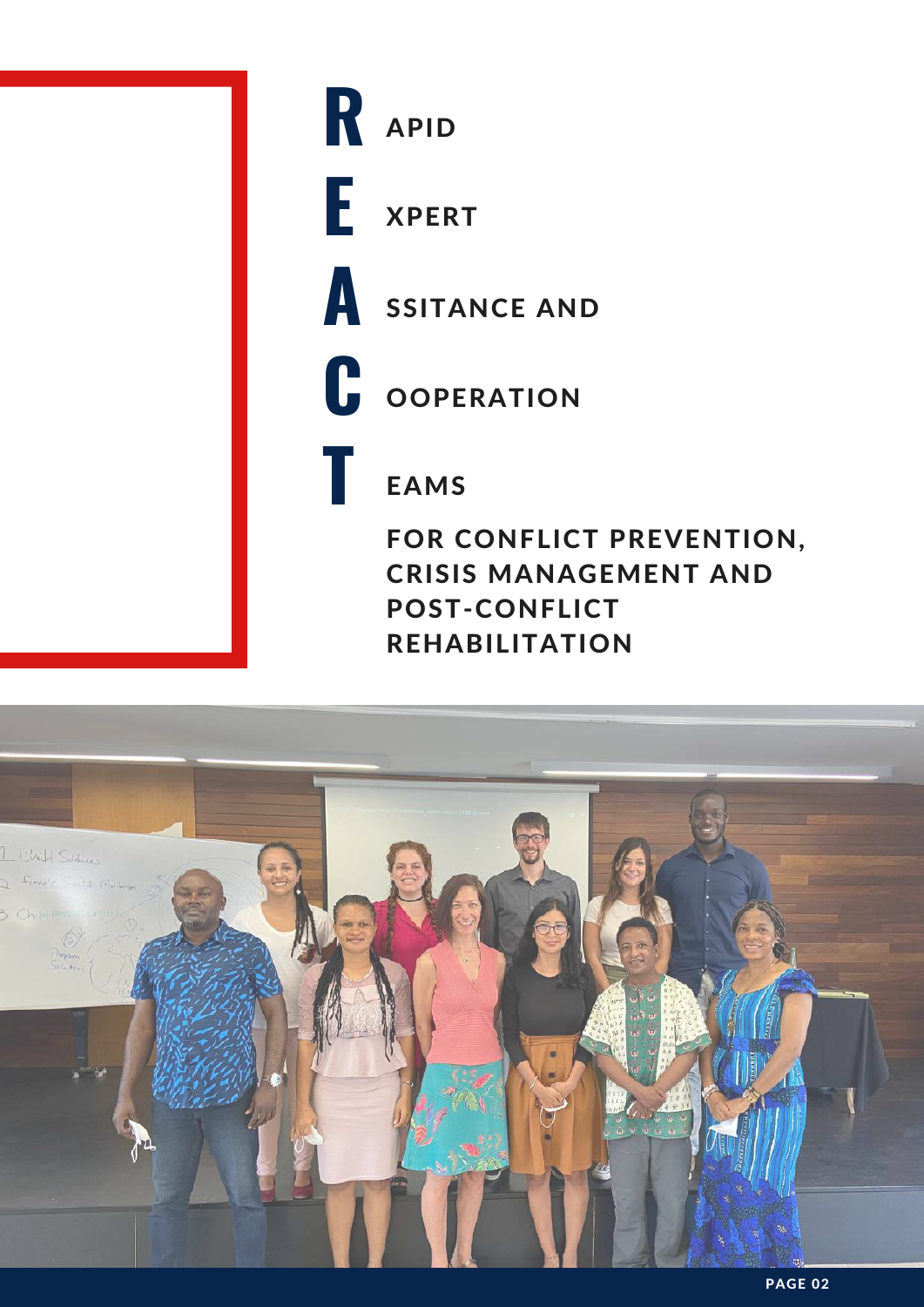## **REACT 2022**

The REACT course is a five-week training programme on conflict prevention and peacebuilding intended for professionals interested in being deployed in peace operations and contribute to the global efforts to build international peace and security.

| <b>DATES</b>                    | May 30 - July 1, 2022                                                                                                    |
|---------------------------------|--------------------------------------------------------------------------------------------------------------------------|
| <b>HOURS OF TRAINING</b>        | 220h                                                                                                                     |
| <b>SCHEDULE</b>                 | Monday to Friday 08.30 - 18.30h<br>Saturdays 09.30 - 14.00h                                                              |
| <b>LOCATION</b>                 | El Albir, Alfaz del Pi, Alicante from: May<br>30th to June 26th, 2022                                                    |
|                                 | Los Ángeles de San Rafael, Segovia: from<br>27th till 1st July (Hostile Environment<br>Awareness Training (HEAT) module) |
|                                 |                                                                                                                          |
| <b>PARTICIPANTS PER EDITION</b> | 30 max                                                                                                                   |
| <b>REQUIREMENTS</b>             | University degree<br>Fluency in English<br>Ability to work under pressure                                                |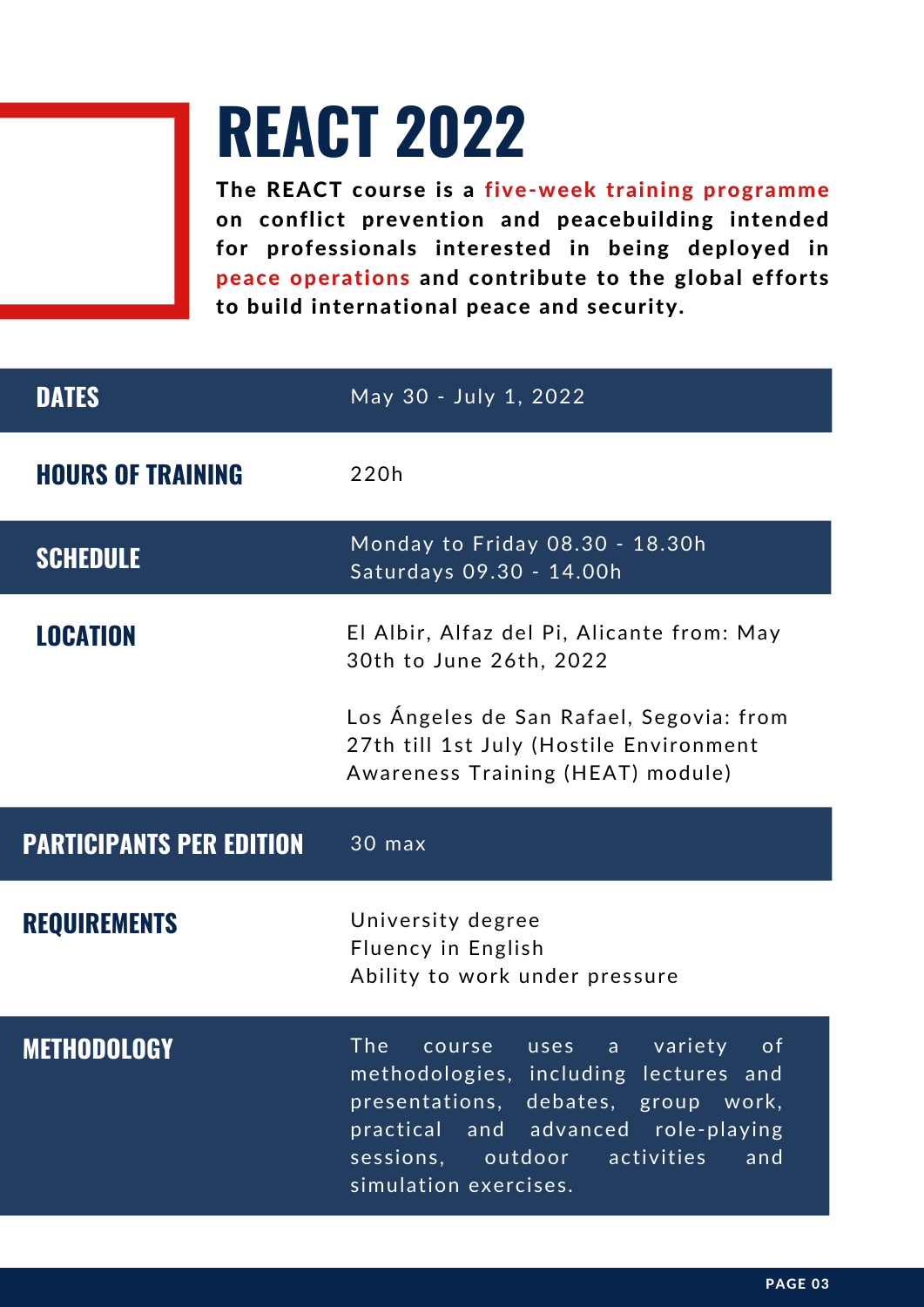| <b>OBJECTIVES</b>                            | provide participants with the<br>To l<br>necessary knowledge and skills<br>to to<br>analyze and understand the<br>main<br>threats to international peace<br>and<br>security, the contexts in which armed<br>conflicts arise, their key actors and the<br>impact of conflict on civilians.<br>To build participants' skills in conflict<br>prevention and peace-building.<br>strengthen the capacity<br>To the set of $\overline{a}$<br>and<br>confidence of participants to<br>deal<br>effectively with risk-associated and<br>emergency/critical situations<br>while<br>deployed in hostile environments. |
|----------------------------------------------|------------------------------------------------------------------------------------------------------------------------------------------------------------------------------------------------------------------------------------------------------------------------------------------------------------------------------------------------------------------------------------------------------------------------------------------------------------------------------------------------------------------------------------------------------------------------------------------------------------|
| <b>PARTICIPATING</b><br><b>ORGANIZATIONS</b> | • United Nations (UN)<br>• Organization for the Security and<br>Cooperation in Europe (OSCE)<br>• North Atlantic Treaty Organization,<br>(NATO)<br>• Spanish Ministry of Defense<br>• International Committee of the Red<br>Cross (ICRC)                                                                                                                                                                                                                                                                                                                                                                   |
| <b>FACULTY</b>                               | Trainers and experts from international<br>organizations (including the UN, EU,<br>OSCE and NATO), diplomats and civil<br>servants, military personnel, police<br>officers, experts from the ICRC and<br>humanitarian<br>NGOs, independent<br>consultants, and university professors.                                                                                                                                                                                                                                                                                                                      |
| <b>DIPLOMA</b>                               | Participants who successfully complete<br>the course will obtain an official diploma<br>from the International University Centre                                                                                                                                                                                                                                                                                                                                                                                                                                                                           |

for Peace Missions of Helsinki España.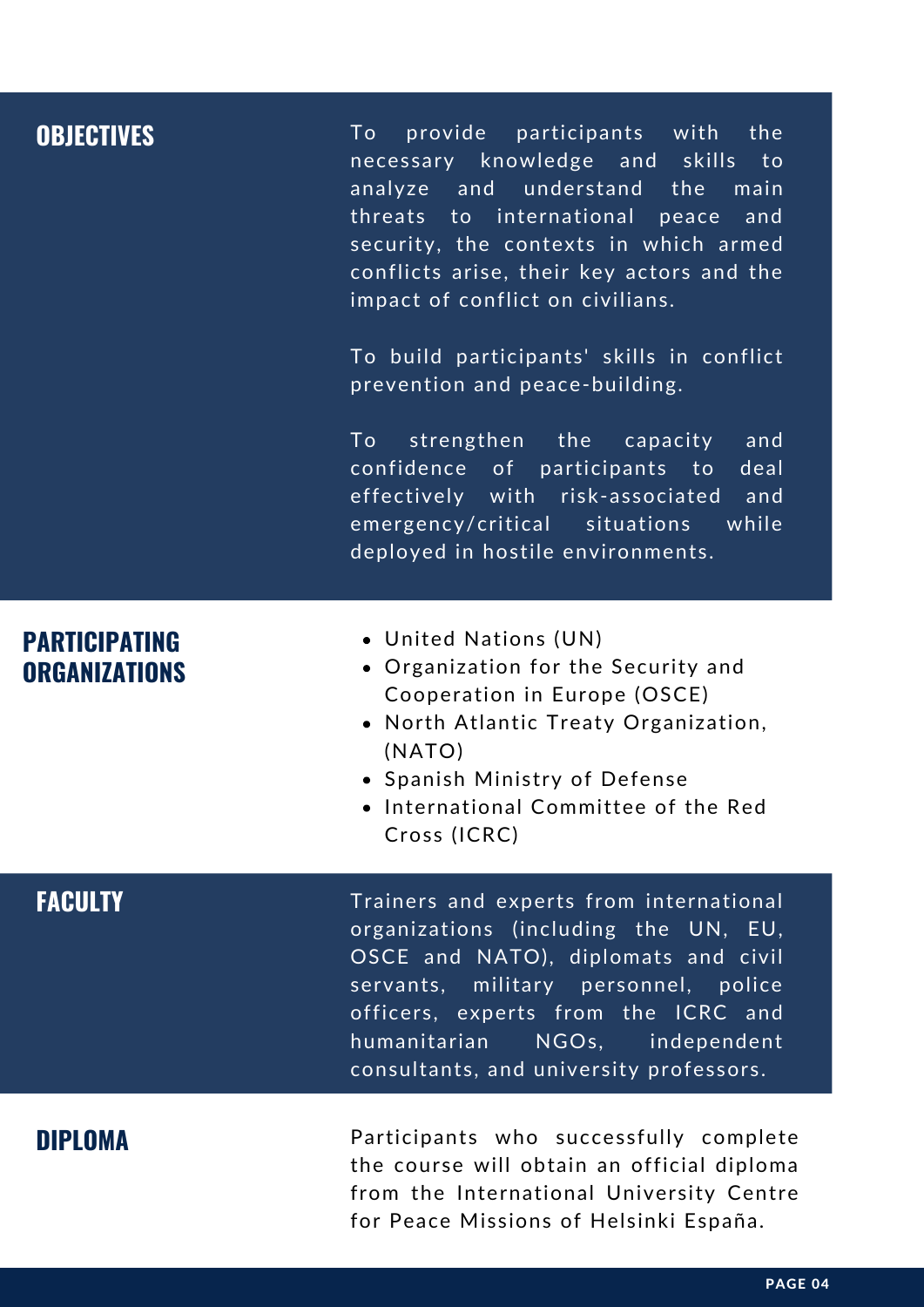# **CONTENT**

#### **MODULE I:**

Conflict Prevention and Peacebuilding: conceptual framework

**MODULE II:** International Law: Comprehensive overview

**MODULE III:** Protection of Civilians

#### **MODULE IV:** Conflicts and current

threats to international peace and security

**MODULE V:** Key actors and their contribution to international peace and security

- Peace and conflict analysis
- Conflict prevention
- Conflict management
- Conflict resolution
- Peacebuilding
- Public International Law: basic concepts
- International Human Rights Law
- International Humanitarian Law
- International Criminal Law
- Protection of civilians in armed conflict
- Women, Peace and Security. Gender in Operations
- Children and Armed Conflict
- Refugees and internally displaced people
- Asia: Afghanistan, North Korea and Myanmar
- Middle East: Israel-Palestine, Iraq, Syria and Yemen
- Sub-Saharan Africa: CAR, DRC, Mali and South Sudan
- Maghreb: Libya and Western Sahara
- Eastern Europe and Caucasus: Ukraine and Kosovo
- Latin America: Colombia and Venezuela
- Radicalization, terrorism and violent extremism
- Transnational organized crime
- Disarmament and Non-Proliferation
- Hybrid threats
- Climate change
- United Nations, Peace and Security Pillar
- European Union, Common Security and Defense **Policy**
- Organization for the Security and Cooperation in Europe, OSCE
- African Union, Common African Defense and Security Policy
- North Atlantic Treaty Organization, NATO
- The role of Civil Society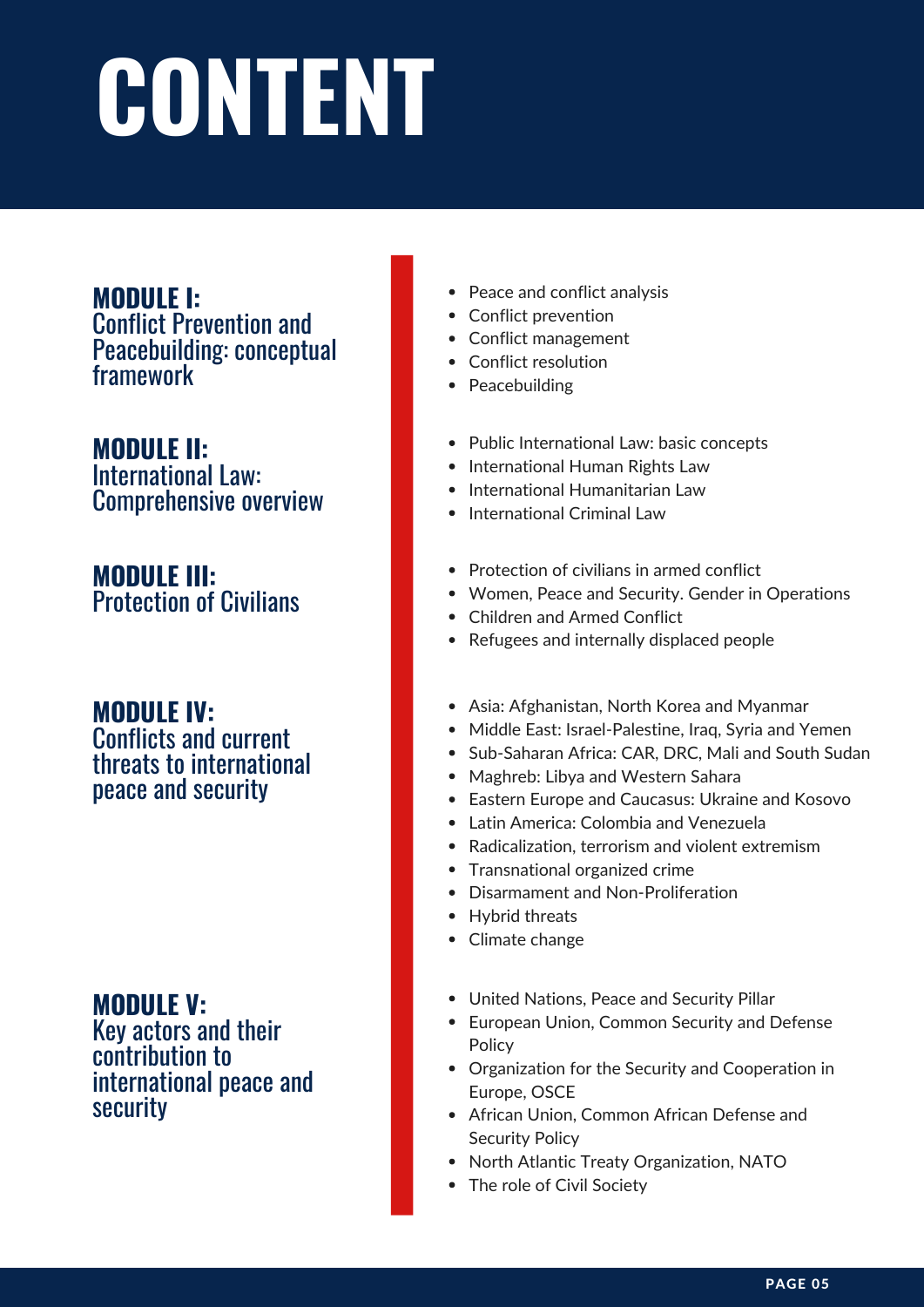# **CONTENT**

**MODULE VI:** Tools for sustainable peace

- Disarmament, Demobilization and Reintegration of ex-combatants (DDR)
- Security Sector Reform (SSR)
- Accountability and transitional justice
- Democracy and Rule of Law
- Elections in peacebuilding
- The role of media in peace and conflict

#### **HEAT**

#### **Hostile Environment Awareness Training**

As part of the REACT course, students will participate in real simulations to learn how to deal effectively with risk-associated and emergency/critical situations while deployed in mision.

#### **MODULE VII:** Skills and competencies

- Awareness of threats and risks. Personal security
- Safety and security procedures for vehicle movement  $\bullet$
- Kidnapping and hostage survival
- **Weapons, mines, improvised explosive devices and** unexploded ordnances
- Protection of classified and sensitive information
- First aid in hostile environments
- Orientation and communications in the field
- 4x4 off road driving
- Working with interpreters  $\bullet$
- Stress management
- Negotiation and multicultural communication
- Chemical, biological, radiological and nuclear defense
- Addressing media
- Leadership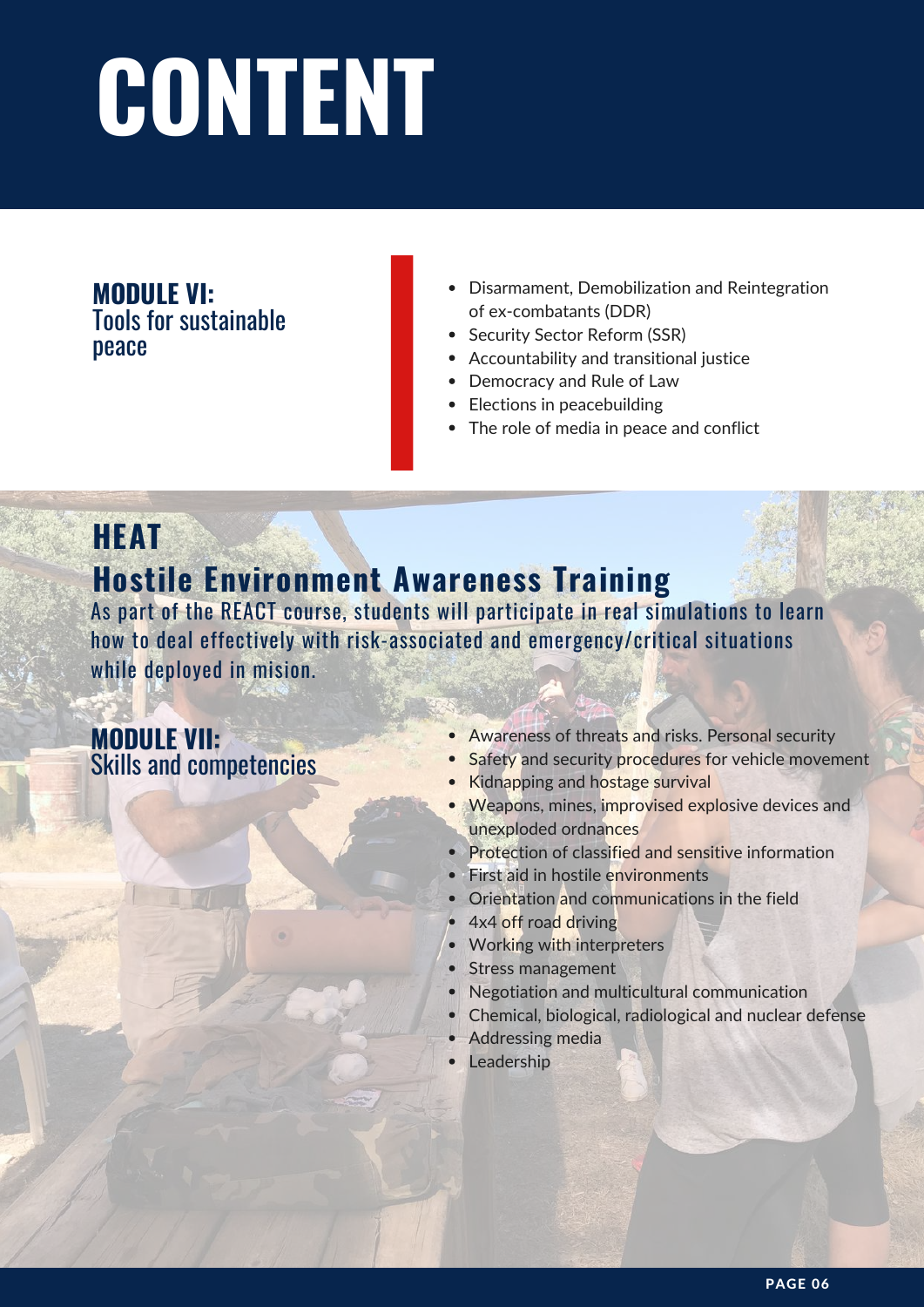## **FEES**

REACT<sup>'</sup>s total fee is 4,950€. It includes the following services:

- Comprehensive five-week REACT course (220h total, 8h/day)
- Complete five-day Hostile Environment Awareness Training (HEAT)
- Organized local transport (Madrid-El Albir-Los Ángeles-Madrid)
- Personal mentoring focused on professional development, networking opportunities with participating organizations, and direct access to UNV recruiters
- Administrative, logistic, and visa-related support
- 550€ registration fee (non-refundable)
- All course materials
- Official diploma

Meals and accommodation costs are NOT included. Applicants are also responsible for their visa-related costs.

Course fees can be paid either in full or through an installment payment plan, which enables participants to divide the cost of the course into two installments. All payments must be done before the course starts with no exception.



Payments are only accepted by bank transfer.

**SCOLARSHIPS**

#### In order to start with the visa process, students must have paid the first installment.

In case of cancellation prior to the start date of the course due to visa or health related reasons, payments made will be deferred to the following course free of charge. Other refunds are not considered.

#### There are a limited number of partial scholarships available, which cover up to 35% of the course fee. Scholarships are awarded based on the profile and needs of candidates, on a first-come, first-served basis. Therefore early applications are encouraged.

Candidates who wish to be considered for a partial scholarship should enclose proof of their annual income and employment status. Documents should be translated into English or Spanish.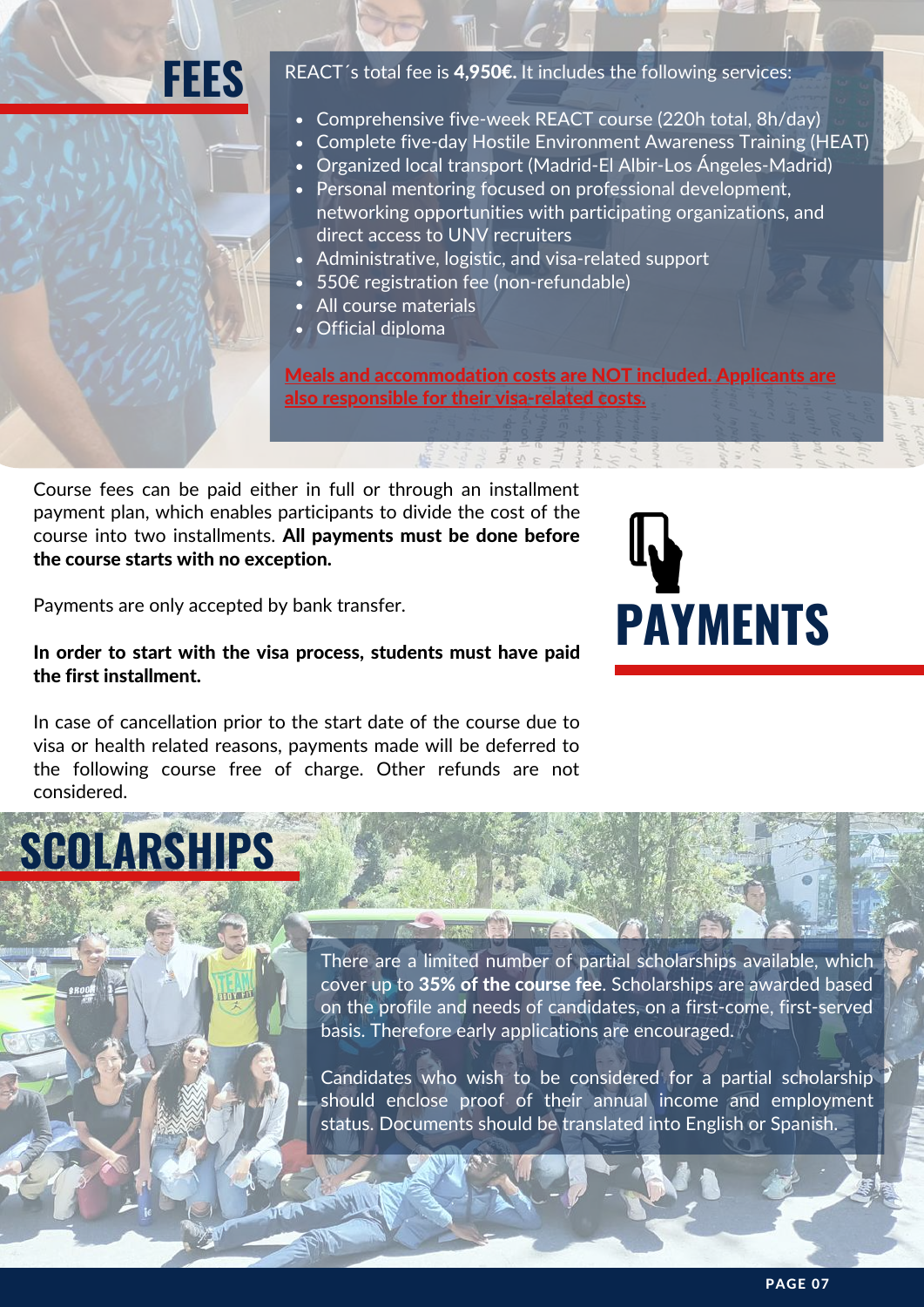## **APPLICATION PROCESS**



If you are interested in applying for REACT 2022, please send us a copy of the following documents:

- REACT Registration Form (can be downloaded from www.helsinkiespana.org/en/react-training-program/)
- Motivation Letter
- Resume/CV
- Recent digital photo, passport size
- Copy of passport
- Copy of academic transcripts
- Two letters of recommendation on letter headed paper. They should include the date and stamp/signature of the entity/person that is writing the letter. The ORIGINALS MUST be sent by post. Letters may be advanced via email, however, originals are still required.
- English language certificate. If you don't have one, contact us and we will schedule a brief phone interview.
- *In case you apply for a partial scholarship, proof of your annual income together with an official translation into English or Spanish. This is absolutely mandatory.*

#### **Deadline for applications: March 1, 2022**

- Applications will be evaluated according to order of arrival until all available places are filled. Early applications are encouraged.
- Application dossiers should be sent to iucpm@helsinkiespana.org
- Incomplete applications will NOT be considered.
- The application process includes an individual interview